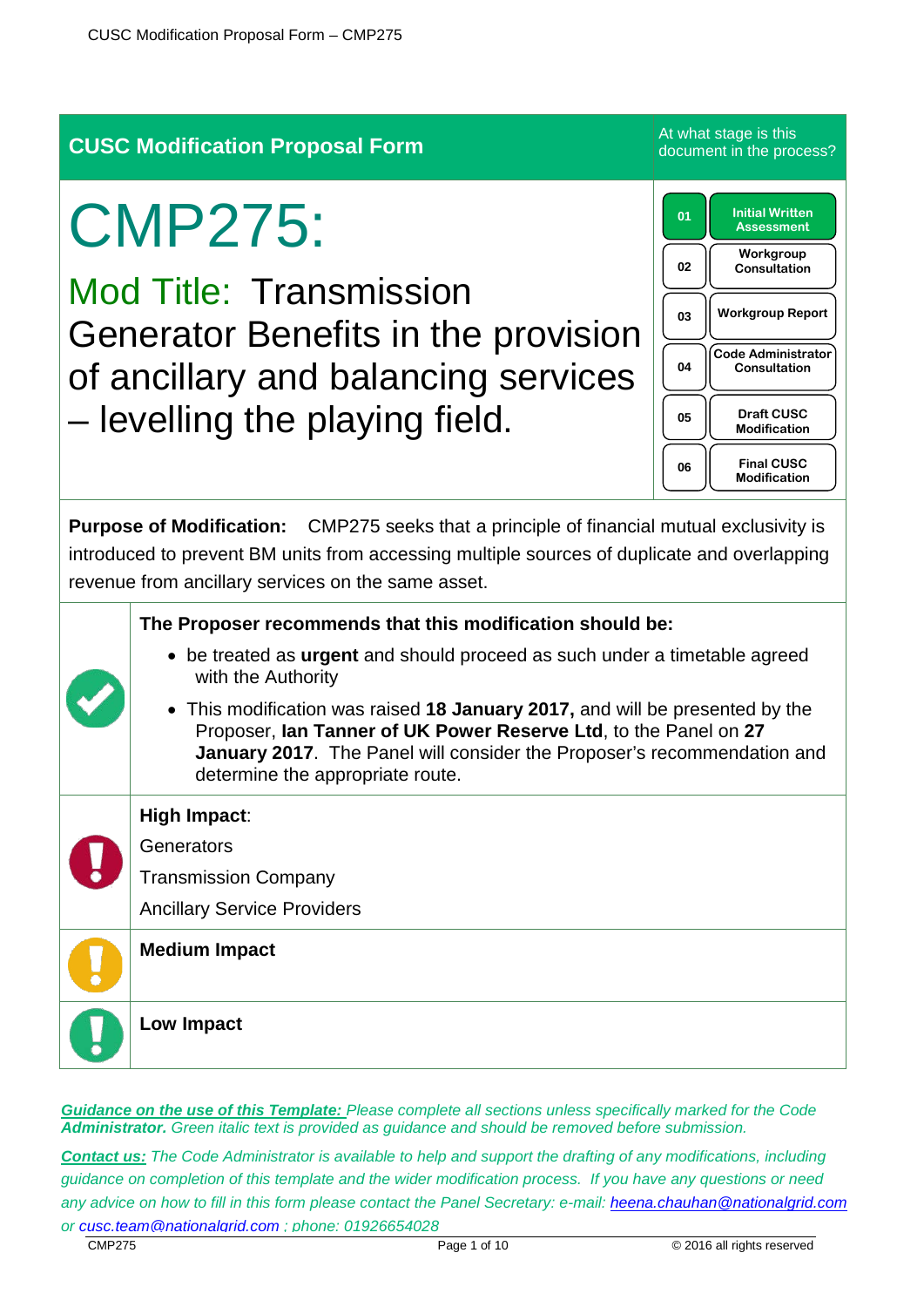## **Contents**

- **1 Summary 3**
- **2 Governance 3**
- **3 Why Change? 4**
- **4 Code Specific Matters 6**
- **5 Solution 6**
- **6 Relevant Objectives 9**
- **7 Implementation 9**
- **8 Legal Text 9**
- **9 Recommendations 10**
- **10 Proposer Details 10**

### **Timetable**

*The Code Administrator will update the timetable.*

#### **The Code Administrator recommends the following timetable:** *(amend as appropriate)*

| Initial consideration by Workgroup                                | dd month year |
|-------------------------------------------------------------------|---------------|
| Workgroup Consultation issued to the Industry                     | dd month year |
| Modification concluded by Workgroup                               | dd month year |
| Workgroup Report presented to Panel                               | dd month year |
| Code Administration Consultation Report issued to<br>the Industry | dd month year |
| Draft Final Modification Report presented to Panel                | dd month year |
| <b>Modification Panel decision</b>                                | dd month year |
| Final Modification Report issued the Authority                    | dd month year |
| Decision implemented in CUSC                                      | dd month year |

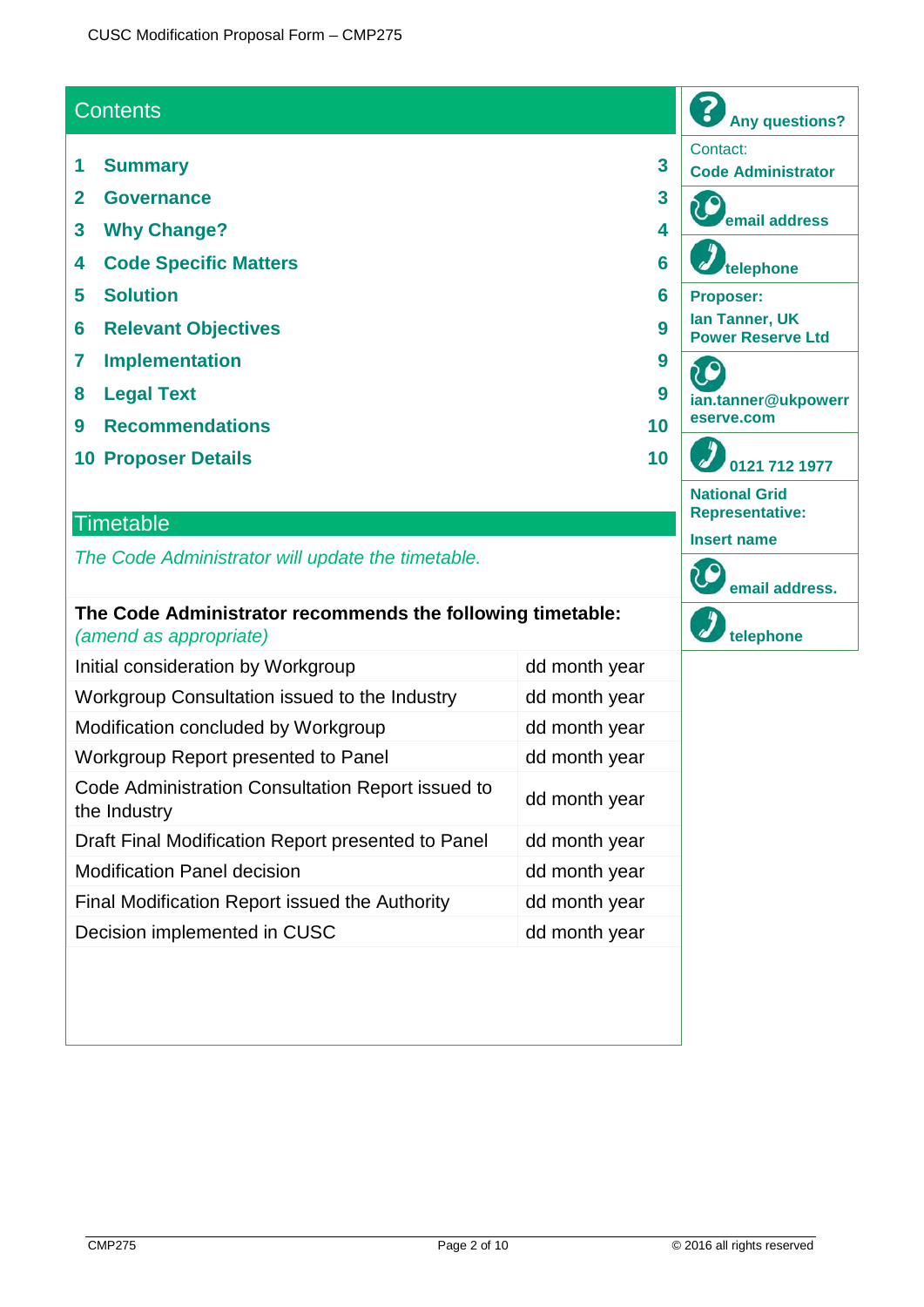## **1 Summary**

## **What**

It is proposed that a principle of financial mutual exclusivity is introduced to prevent BM units from accessing multiple sources of duplicate revenue from ancillary services on the same asset.

## **Why**

Currently BM units can access revenue streams from multiple ancillary services that overlap in their scope; this gives them a competitive advantage through over compensation over competitor parties.

### **How**

It is proposed that a new section should be introduced under section 4.4 of the CUSC that implements a principle of financial mutual exclusivity for BM Units in receipt of multiple sources of ancillary services revenue.

## **2 Governance**

## **Requested Next Steps**

This modification should:

• be treated as **urgent** and should proceed as such under a timetable agreed with the Authority

We consider this an urgent modification because:

A) It has significant commercial impact upon the Transmission Company, Industry parties and customers.

B) The Modification Proposal is linked to an imminent date-related event in that many ancillary services are due for tender, which would propagate the defect further if unaddressed.

The next STOR tender round will take place on the 26/05/17 with the following one on the 11/08/17 so there is some urgency for National Grid to take account of this issue to prevent its further impact on the provision of balancing services.

| <b>Tender</b><br><b>Round</b> | <b>Tender Milestones</b>     |                                            |                   |                    |                                         |                              |
|-------------------------------|------------------------------|--------------------------------------------|-------------------|--------------------|-----------------------------------------|------------------------------|
|                               | <b>ITT Pack</b><br>Published | Framework<br>Agreements<br><b>Deadline</b> | <b>Market Day</b> | <b>Results Day</b> | <b>Market</b><br>Report<br>Published by | <b>Service Start</b><br>Date |
| <b>TR31</b>                   | 16-Dec-16                    | 06-Jan-17                                  | $13 - Jan-17$     | 24-Feb-17          | 24-Mar-17                               | 01-Apr-17                    |
| <b>TR32</b>                   | 21-Apr-17                    | 19-May-17                                  | 26-May-17         | 07-Jul-17          | 11-Aug-17                               | 21-Aug-17                    |
| <b>TR33</b>                   | 14-Jul-17                    | 04-Aug-17                                  | 11-Aug-17         | 15-Sep-17          | 20-Oct-17                               | 30-Oct-17                    |

Table 1: National Grid STOR tender milestones

This modification should not be treated as a self-governance due to its material impact on some parties.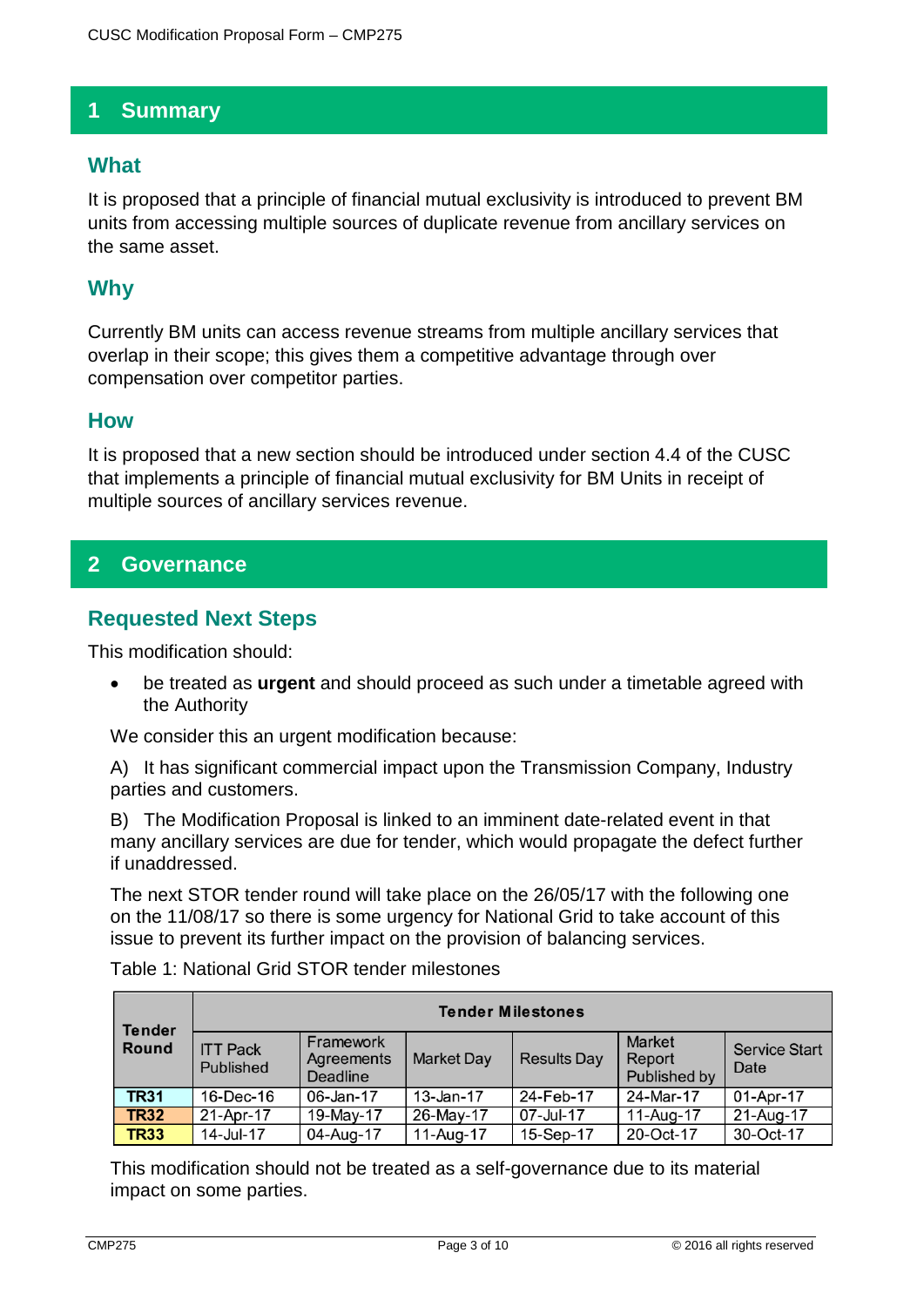## **3 Why Change?**

Currently BM units can access revenue streams from multiple ancillary services that overlap in their scope, this gives them a competitive advantage through over compensation when taking part in the provision of Ancillary Services auctions as they are able to undercut other BM and non BM units through accessing duplicate Ancillary Service payments (i.e. not mutually exclusive).. This is a distortion to the market and has a severe material impact in preventing a level playing field as well as increasing the cost to the end consumer and unduly rewarding some generating units above others.

This distortion is present in both availability and utilisation payments associated with the provision of balancing services such as Short Term Operating Reserve (STOR) from National Grid and is most pronounced where units are able to enter and/or tender into multiple ancillary services such as Black Start and Fast Start which do not exclude participants from taking part in other services such as STOR.

The below charts are extracted from the Monthly Balancing Services Summary show clearly the split of availability and utilisation payments between BM and NBM.

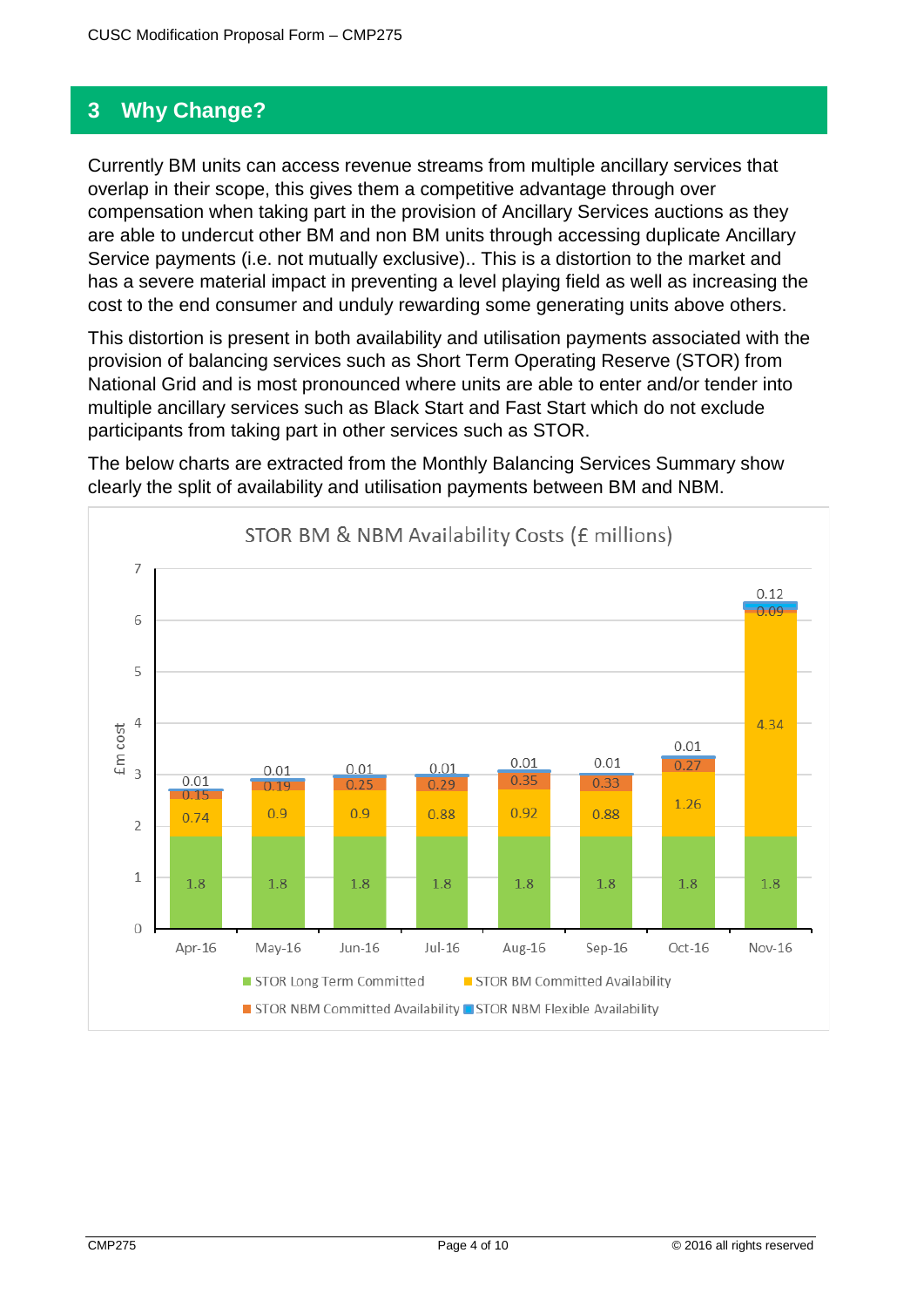

Black Start units are currently paid to be available for restoring the National Grid to operation after a serious disconnection or power loss event, this represents a large amount of revenue in the form of availability payments to the plant to allow it to stockpile fuel and maintain independent operational capacity mainly in the form of Open Cycle Gas Turbines which can be gas oil fired to allow it to power up the main station capacity to respond to a Black Start request from National Grid to block load and reenergise the transmission system. As these units are unlikely to ever need to respond to a Black Start instruction except for scheduled testing (there has never been a requirement for a Black Start in the UK) they are therefore commonly tendered into other services such as STOR where they are able to tender in and receive additional availability payments to support and maintain the exact same capacity as they are already receiving payment for under their Black Start contracts. Black Start payments can cover both operational costs and capital costs for black start capacity.

This represents a duplicate source of availability revenue and allows such benefiting units to receive account for a second or more additional revenue streams to cross subsidise their tender strategies in competitive tenders compared to other parties by having paid for plant maintenance and overheads through availability from other sources, leading to a distortion of the market as well as added expense to the end consumer through paying for a service twice.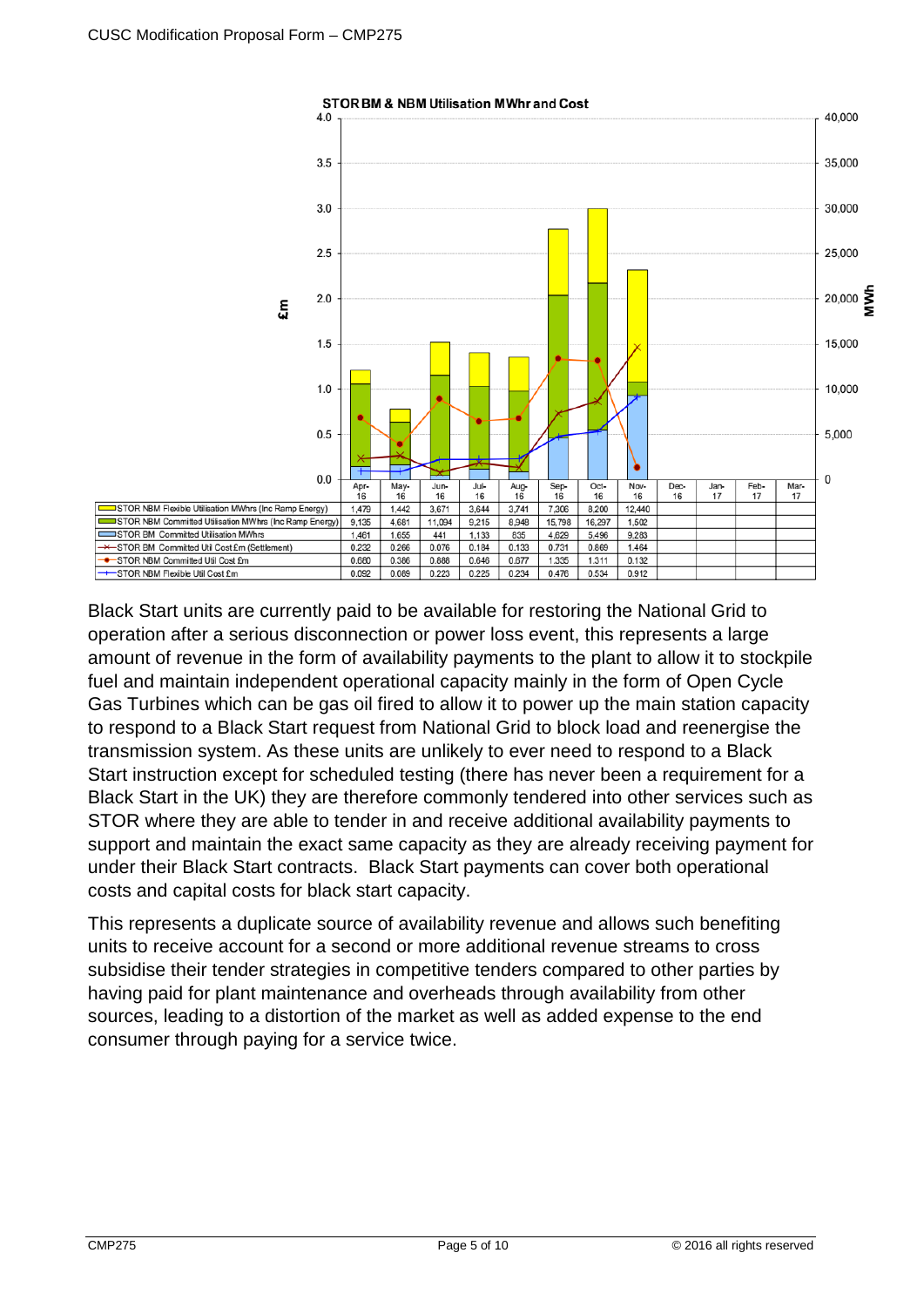This distortion is also present in the Fast Start service where units are paid an additional utilisation revenue source as a benefit on their ramp profiles. Such units are however permitted to tender into STOR and other ancillary services and as such are able to achieve higher utilisation revenue streams for their generated MWh than comparable units that are purely tendered into STOR and not in receipt of duplicate revenue. This allows comparable cross subsidisation to the above example of Black Start where a such benefiting unit would be able to tender into completive auctions at a lower rate than similar competing plant due to its benefit of double revenue stream.

This effectively allows BM participants to take account of a second income stream when submitting tenders for other balancing services. Since this income stream is not taken into account in the procurement of STOR, this subsequently leads to inefficient procurement and also inefficient despatch decisions by the SO. It also places non BM STOR providers in a disadvantageous position compared to BM STOR providers who are able to access either Black Start or Fast Start revenues to subsidise their STOR tendering strategy.

In many cases the same transmission capacity is in receipt of black start and fast start payments as well as STOR payments meaning the prices tendered are not cost reflective. Thus creating a significant distortion in the STOR market and providing a significant competitive advantage to the units in receipt of these additional payments compared with other participants whom do are not in receipt of these revenue streams.

## **4 Code Specific Matters**

## **Technical Skillsets**

The Proposer believes that the following technical skillset are required to assess this Modification:

CUSC code (mostly section 4.4)

Black Start

Ancillary Services

## **Reference Documents**

NA

# **5 Solution**

It is proposed that a new section should be introduced under section 4.4 of the CUSC that implements a principle of financial mutual exclusivity for BM Units in receipt of multiple sources of ancillary services revenue. The principle of this concept should be that both the availability and utilisation streams of revenue for ancillary services should net off so as to prevent duplicate revenue being paid to providers. National Grid would subsequently introduce this as a component of future tender rounds on all eligible ancillary services.

It is proposed that a principle of financial mutual exclusivity is introduced to prevent BM units from accessing multiple sources of duplicate and overlapping revenue from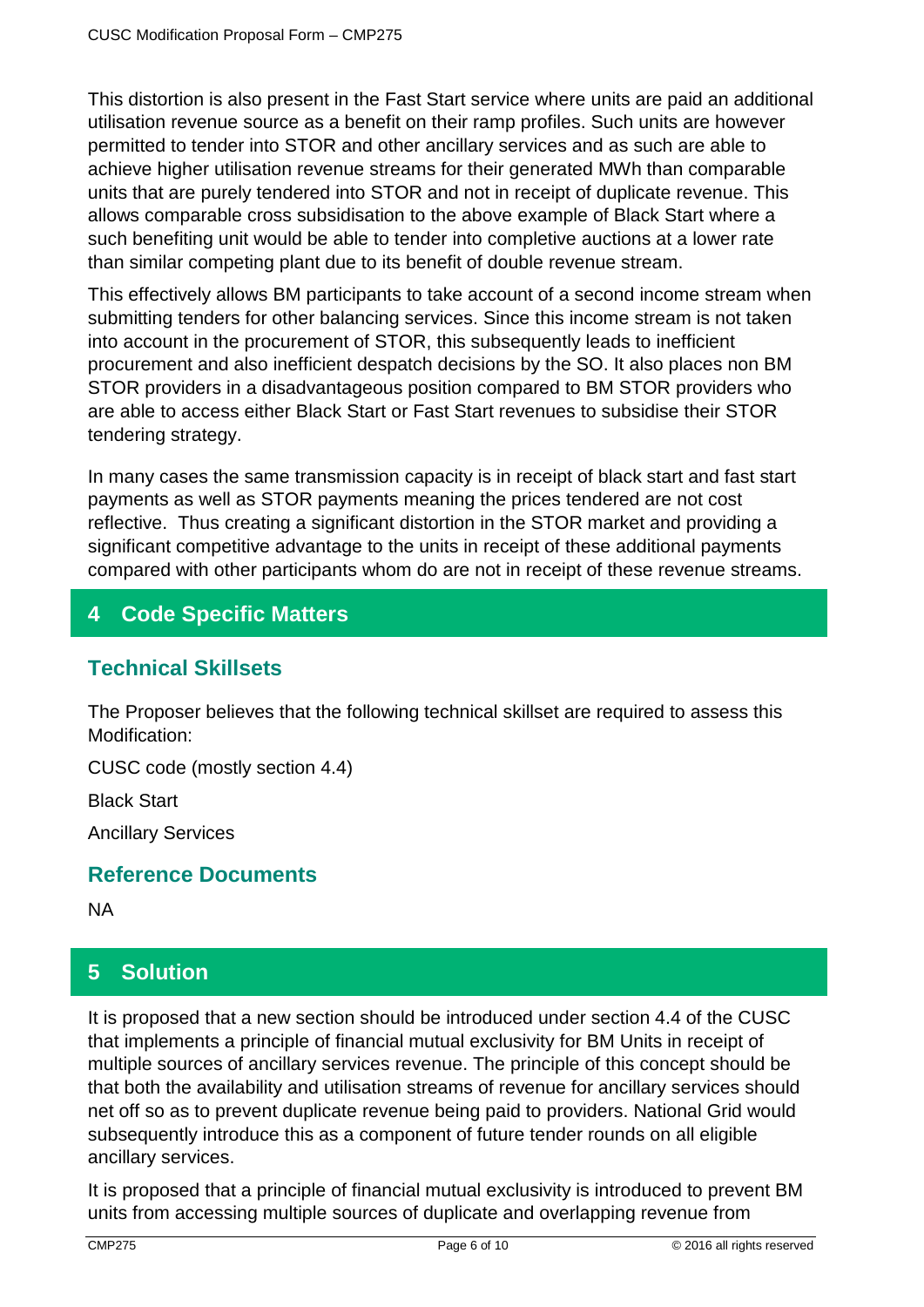ancillary services on the same asset. This would be achieved through the introduction of a new principle as part of section 4.4 of the CUSC which would then be featured in future tender round standard terms.

The basis of this principle is that units should not be paid for the same service twice; this would not prevent BM Units from taking part in multiple services simultaneously or receiving revenue from both simultaneously as well. However, it would introduce a netting process whereby duplicate revenue from additional ancillary services such as STOR would be netted off or retained by National Grid until they exceeded the availability revenue from Black Start or the utilisation revenue from Fast Start.

As an example, of this a site receiving £100,000 in availability on an annual basis from a Black Start contract that was also tendered into the STOR market and received £130,000 in availability payments over the same period would only receive £130,000 in availability from both products, £100,000 of its revenue from STOR availably would be netted against its Black Start revenue. This would be a removal of duplicate revenue and a direct saving to the consumer from paying for the availability of a generation asset twice over.



Figure 2: All STOR Providers - Fuel Type Composition of BM STOR Providers - Season 8.5

The above chart from the STOR fuel type analysis carried out by National Grid shows over 1GW of STOR is provided by BM unit OCGTs of which it's likely the vast majority benefit from Black Start or Fast Start payments in addition to STOR payments on both availability and utilisation. This represents almost 30% of the capacity secured in the STOR market.

This will then allow non-BM and BM providers to compete efficiently for the delivery of services with resulting consumer benefits driven by improved levels of competition and optimal despatch decisions from the system operator.

## **Does this modification impact a Significant Code Review (SCR) or other significant industry change projects, if so, how?**

No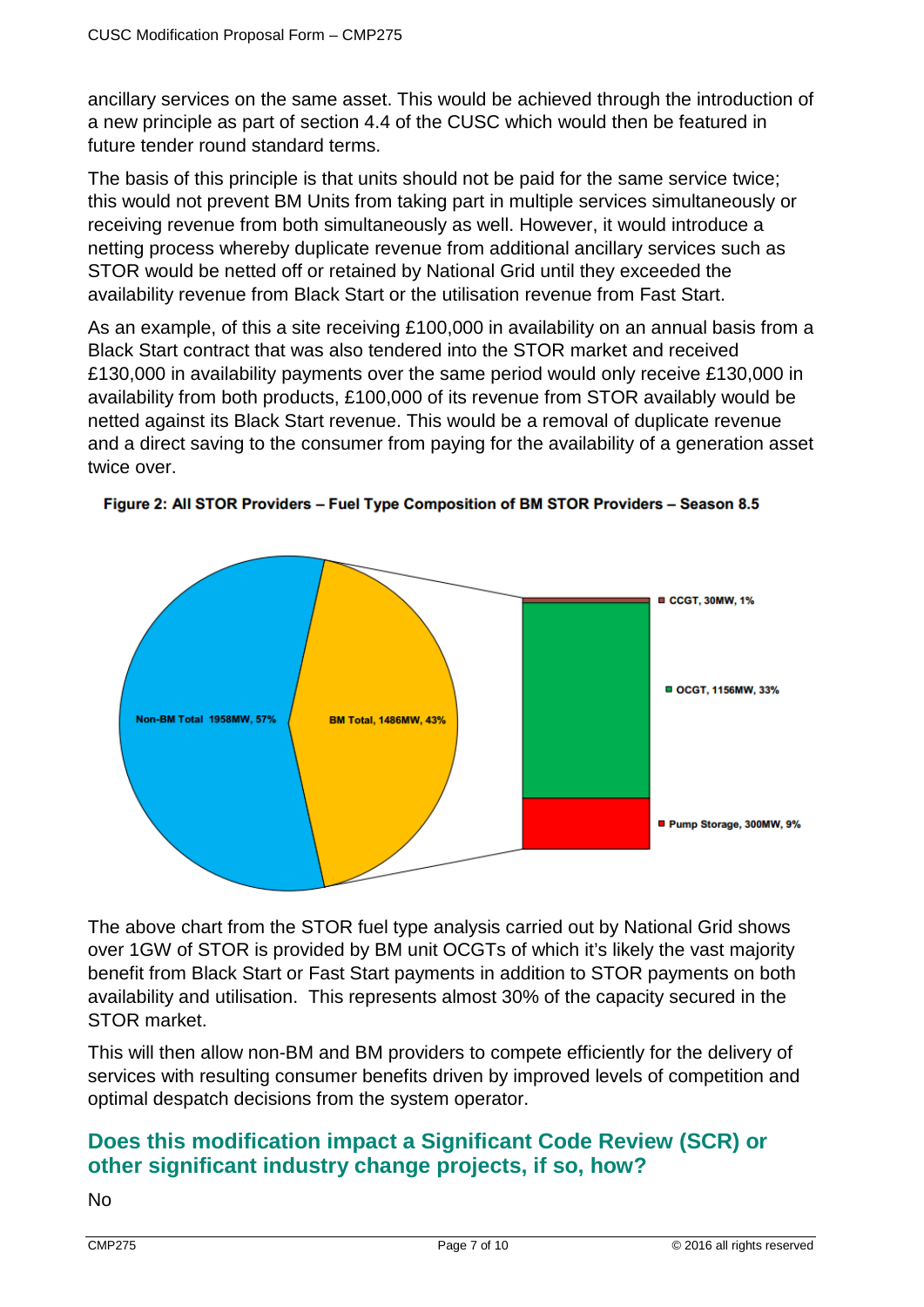## **Consumer Impacts**

We are of the view that there would be significant savings to the end consumer from stopping the over payment of these services. As National Grid contracts these service on a bilateral agreement basis and does not publish any breakdown due to security concerns we are unable to identify what the exact savings would be but believe National Grid would be able to calculate this via cross referencing with their other balancing services.

As the current black start contracting costs has risen so sharply (£10.1m on a monthly basis as per the most recent MBSS summary publication for November) we believe this will pose a growing issue to the end customer and therefore will present a growing opportunity for cost reductions as reflected in the below extracts of the Monthly Balancing Services Summary document produced by National Grid.

#### 3.3.1 Fast Start Details



**Fast Start Utilisation**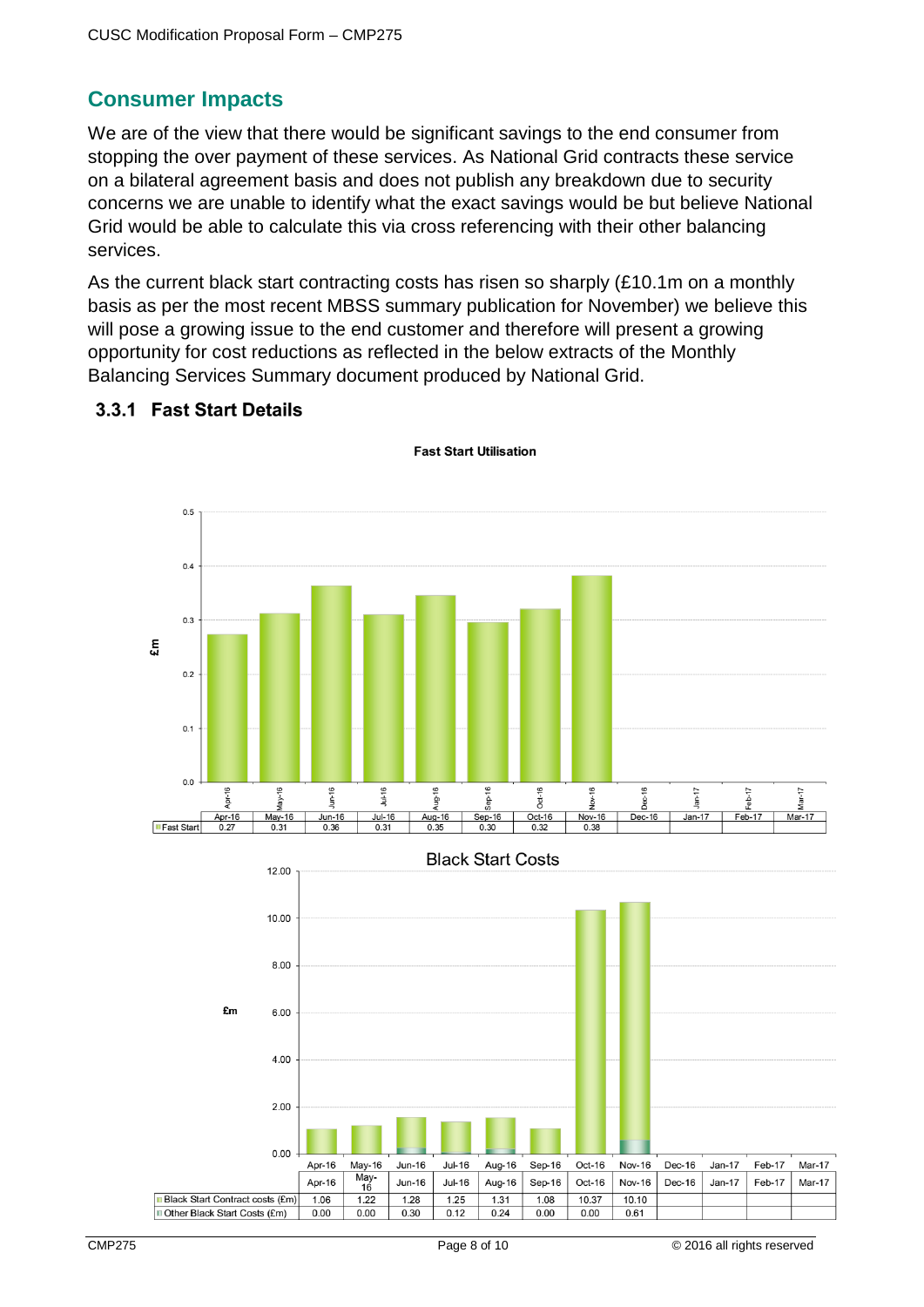## **6 Relevant Objectives**

## Impact of the modification on the Applicable CUSC Objectives (Charging):

| <b>Relevant Objective</b>                                                                                                                                                                                                                                                        | Identified impact |
|----------------------------------------------------------------------------------------------------------------------------------------------------------------------------------------------------------------------------------------------------------------------------------|-------------------|
| (a) That compliance with the use of system charging<br>methodology facilitates effective competition in the<br>generation and supply of electricity and (so far as is<br>consistent therewith) facilitates competition in the sale,<br>distribution and purchase of electricity; | <b>Positive</b>   |

#### Charging Objective A

This modification will address the benefit being enjoyed by some BM Units that are able to access duplicate revenue streams for the same asset and as such enjoy a competitive advantage over comparable assets that do not enjoy such an advantage. This will improve competition in the market as well as reducing the cost to the end consumer through the removal of its current payment for the same service multiple times.

We believe the modification is neutral of other objectives.

## **7 Implementation**

Minimal impact to computer systems, the modification would simply be one of contractual changes and then a relatively simple process of National Grids settlement taking eligible revenues into account on specified ancillary products. As National Grid is the source of all the impacted revenues this should not pose a problem outside of the SO.

## **8 Legal Text**

*The Proposer is welcome to put forward suggested legal text. If this is a proposed Fast Track Self-Governance modification then legal text and commentary must be provided. Otherwise the legal text will be provided in conjunction with the Workgroup Report to the CUSC Panel before progressing to the Code Administrator Consultation.* 

## **Text Commentary**

Insert text here *In support of the legal text provided, the legal representative will provide a plain English explanatory note setting out the approach taken to converting the Solution into legal text, illustrating how the legal text delivers the intent of the Solution.*